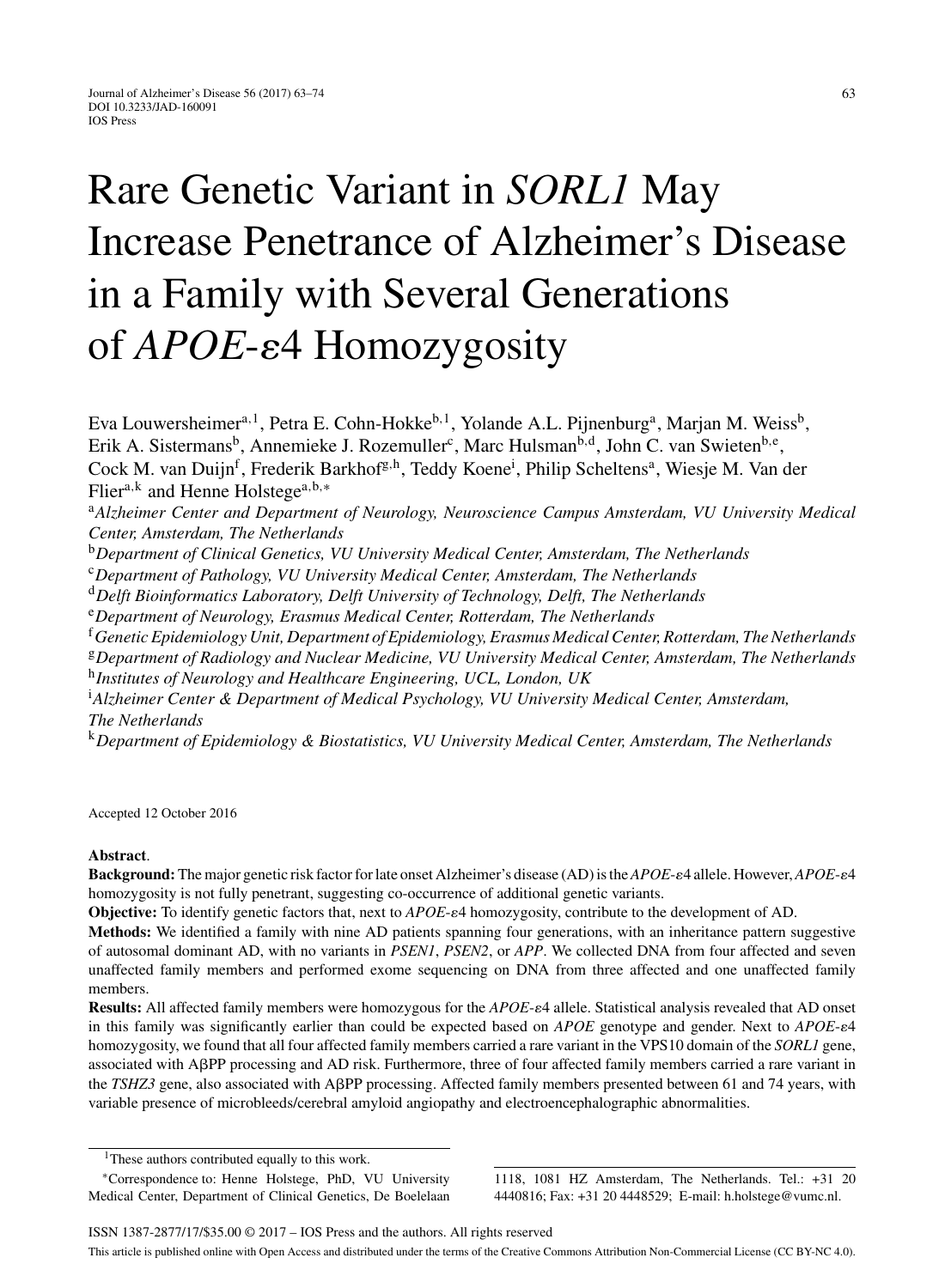**Conclusion:** We hypothesize that next to *APOE-* $e4$  homozygosity, impaired SORL1 protein function, and possibly impaired TSHZ3 function, further disturbed  $\overrightarrow{AB}$  processing. The convergence of these genetic factors over several generations might clarify the increased AD penetrance and the autosomal dominant-like inheritance pattern of AD as observed in this family.

Keywords: Alzheimer's disease, APOE, genetics, penetrance, SORL1

## **INTRODUCTION**

Alzheimer's disease (AD) is a complex and heterogeneous neurodegenerative disease. AD incidence increases with age, and about one third of the population aged 85 years and older is estimated to have AD [1]. AD is typically characterized by deficits in short-term memory, language, praxis, and visuospatial and executive functioning, eventually resulting in global cognitive decline. Despite intense research during past decades, the exact causes of AD are not yet understood. The leading hypothesis of AD pathogenesis is the amyloid cascade hypothesis, which proposes that aberrant processing of the amyloid- $\beta$  protein precursor (A $\beta$ PP) leads to increased production of amyloid- $\beta$  (A $\beta$ ) peptide in the brain cells (reviewed in [2]). In turn,  $A\beta$ peptides are misfolded and accumulate into protein aggregates, ultimately leading to the formation of neurotoxic amyloid plaques that disrupt normal cellular processes. Genetic mutations in autosomal dominant AD are detected in genes involved in  $A\beta$ processing: the amyloid precursor protein (*APP*), which is the source of  $A\beta$ , and the presenilins (*PSEN1* and *PSEN2*) involved in APP-processing [3–5].

Twin studies estimated that ∼60–80% of late onset AD risk is heritable with the remainder being environmental (LOAD, age at onset >65 years) [6]. By far the most important susceptibility gene for late onset AD is the *Apolipoprotein E* (*APOE*) gene [7]. Next to functions related with lipid and cholesterol processing, the protein product of the *APOE* gene, ApoE, is suggested to be involved in the clearance of  $\overrightarrow{AB}$  from the brain (reviewed in [2]). The *APOE* gene contains three common allelic variants (*APOE-*ε*2*, *APOE-*ε*3*, *APOE-*ε*4*), which encode the ApoE2, ApoE3, and ApoE4 protein isoforms. Optimal  $\text{A}\beta$  clearance efficiency has been suggested to explain the neuroprotective nature of the ApoE2 isoform relative to the most common ApoE3 isoform, whereas presumably, the impaired  $\overrightarrow{AB}$  clearance by the ApoE4 isoform explains the increased AD risk for *APOE-*ε*4* allele carriers [2]. In fact, more than 30% of the AD cases in the population can be attributed to the

APOE- $\epsilon$ 4 allele (population attributable fraction), whereas at most 8% of AD cases can be attributed to any of the genes detected in a genome-wide association studies [8].

Carrying the *APOE-* $\varepsilon$ 4 allele predisposes for AD in a dose-dependent manner: compared to non-*APOE-ε*4 carriers, AD risk is increased 3–5 fold for heterozygous *APOE-* $\varepsilon$ 4 carriers, and 10-15-fold for homozygous *APOE-* $\varepsilon$ 4 carriers [9]. However, despite this large effect size, the penetrance of *APOE-* -4 homozygosity is incomplete. The chance that APOE- $\varepsilon$ 4 homozygotes develop AD before the age of 85 years is 50% for males and 60% for females [10]. Some *APOE-ε*4 homozygotes reach ages over 100 years while retaining their cognitive health [11]. This suggests that next to being homozygous for the *APOE-*-4 allele, additional genetic modifiers are necessary for the development of AD. To our knowledge, it has never been investigated whether other genetic variants co-occur with *APOE-* $\varepsilon$ 4 homozygosity in AD patients.

We identified a family with AD patients with a relatively early onset of disease, spanning at least four generations, with an inheritance pattern that suggests autosomal dominant AD. DNA was available from four affected and seven unaffected family members, from the two youngest generations. We found that all four genetically tested affected family members were homozygous for the *APOE-* $\varepsilon$ 4 allele. Therefore, this family provided the unique opportunity to investigate additional genetic variants next to *APOE*- -4 homozygosity, which might have contributed to AD. We describe the pedigree, the phenotype of the affected family members, the outcome of whole exome sequencing, and the segregation of the genetic variants.

## **MATERIAL AND METHODS**

### *Pedigree and participants*

We describe a family comprising nine individuals with AD symptoms who span four generations within one pedigree (Fig. 1, Supplementary Table 1A): eight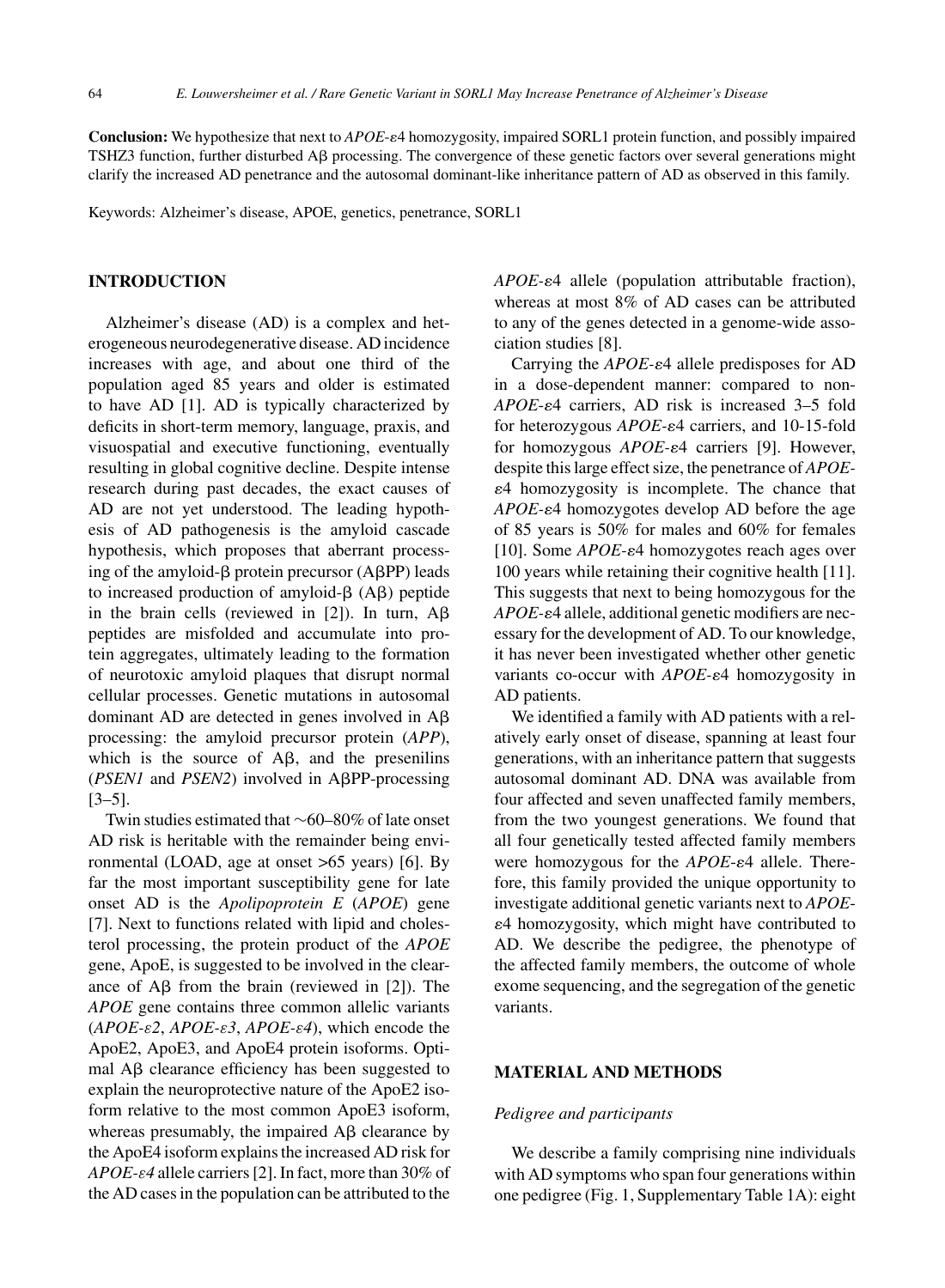

\* <60 years at last screening

Fig. 1. Pedigree of family with four generations of AD patients. Black diamonds: Family members affected with AD; White diamonds: non-affected family members at time of death or last screening; Grey diamond: no consent to reveal disease history; "W" in diamond: family member included in whole exome sequencing; 'n' in a diamond, multiple family members merged and represented as one; AD [number], Alzheimer's disease with age at diagnosis; d [number], age at death. E4/E4, APOE- $\varepsilon$ 4 homozygosity; SORL1+, subject is positive for the variant c.2012A>G in *SORL1*; *TSHZ3*+ subject is positive for the variant c.707C>T in *TSHZ3*; Grey text, DNA was not available for these family members, we estimated the chances that an individual has a given *APOE* genotype, based on (i) frequency of genotype combinations in the Dutch population, (ii) Mendelian inheritance patterns given the genotype distribution within the family structure and (iii) disease status. The chances for APOE genotypes do not add up to 100% when (smaller) chances for other *APOE* genotypes remain (Supplementary Table 1). Inferred chances of carrying of *SORL1* and *TSHZ3* genes are based on normal Mendelian inheritance patterns; Sex is not indicated and the order of siblings is rearranged to avoid recognition of this family and individual family members. See Supplementary Table 1 for list of genotype/phenotype data per-family member.

were diagnosed with AD, or were reported to have symptoms of AD (0.2, I.1, I.3, I.4, II.1, II.3, II.4, and II.6) and one individual had preclinical AD (III.1). Multiple individuals did not present AD symptoms at the time of observation (youngest individuals were merged into III.4-III.5 to avoid recognition).

Four family members with (preclinical) AD and seven of the unaffected family members (aged  $\leq 60$ ) years) consented to participate in this study (II.3 and II.4 by consent of their proxies). Affected family member II.1 consented to the use of his clinical data for research purposes. Detailed clinical data were not available for the affected family members of the first generations (0.2, I.1, I.3, and I.4).

Two family members with AD (II.1 and II.6) and the family member with preclinical AD (III.1) visited the Alzheimer center at the VU University medical center (VUmc) in the Netherlands and underwent extensive standardized diagnostic workup [12]. The other affected family members (II.3 and II.4) were diagnosed elsewhere in the Netherlands. All diagnoses of AD were based on the NINCDS-ADRDA criteria as described by McKhann et al. [13]. Postmortem autopsy results of individual II.4 were reviewed by our neuropathologist. The local medical ethics committee of the VUmc approved the study. We did not obtain consent to reveal disease history of family member II.8.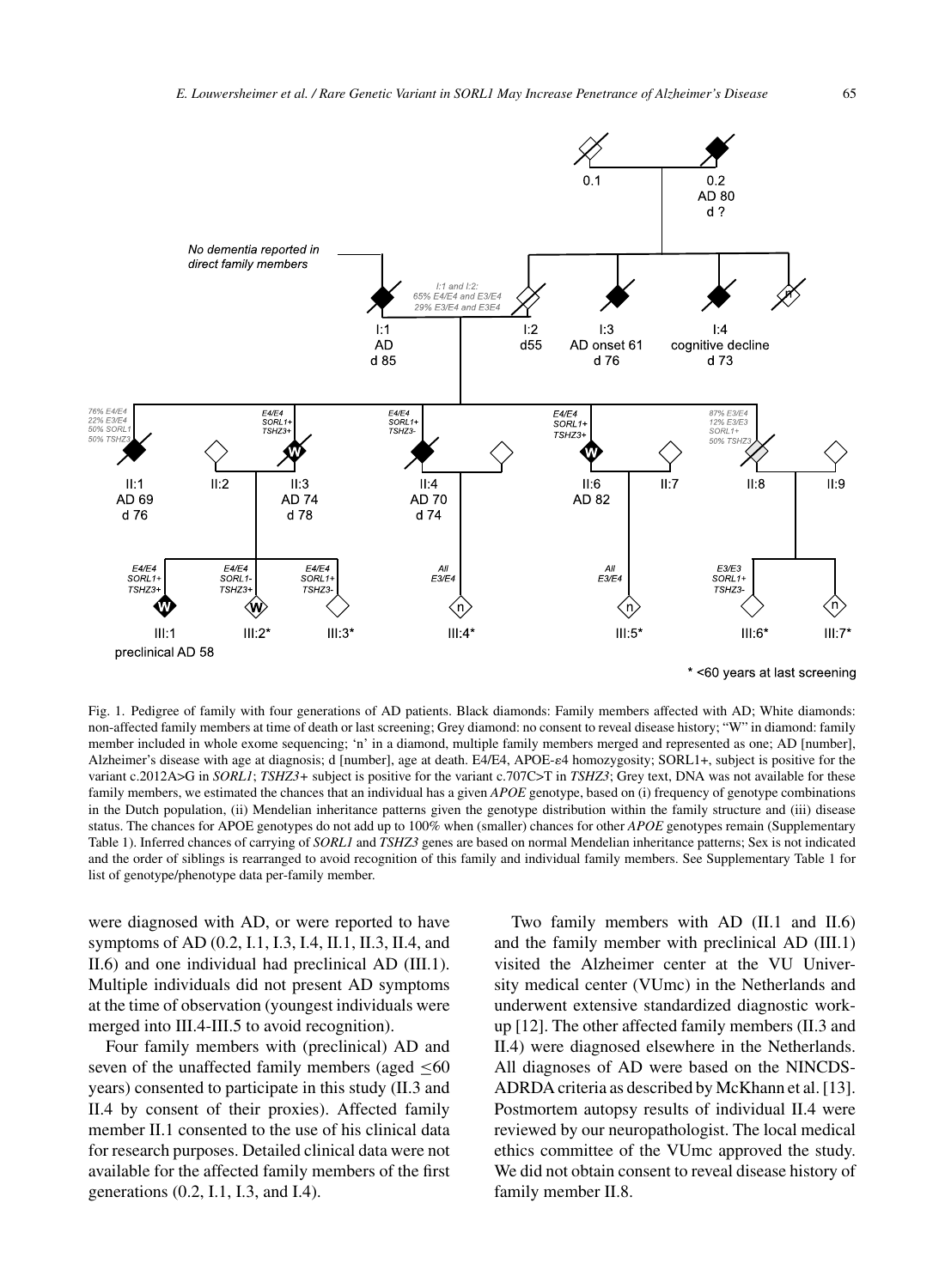## *DNA availability*

Using common procedures, DNA was isolated from peripheral blood from three affected family members (II.3, II.6, II.4) the family member with preclinical AD (III.1), and the seven unaffected participating family members (III.2, III.3, four family members merged into III.4-5, and III.6).

#### *APOE genotyping and imputation*

For all participants with DNA available, *APOE* genotyping was performed after genomic DNA isolation from 7–10 mL EDTA blood, using a QIAxcel DNA Fast Analysis kit (Qiagen, Venlo, The Netherlands). For the individuals comprising generation I and two individuals from generation II, blood samples could not be collected. For individuals I.1, I.2, II.1, and II.8 *APOE* genotypes were determined in retrospect by estimating the posterior probability of the possible *APOE* genotypes. To this end, we applied Bayes theorem based on (i) the known *APOE* genotype combinations in generations II and III, (ii) the population frequencies of *APOE* genotype combinations in the Dutch population published by LASA [14] (Supplementary Table 1B), and (iii) the chances for developing dementia for all APOE-genotype combinations by age and gender published by Genin et al. [10] (Supplementary Table 1C).

## *Analysis of AD penetrance in this family*

In a Caucasian sample comprising >17,500 cases and controls, Genin et al. evaluated the AD incidence per *APOE*-genotype, across age at onset and gender relative to baseline AD incidence [10]. These AD incidence distributions across age allowed us to determine the *a priori* chance for any individual to develop AD at a certain age given their *APOE* genotype and gender. For each member of our family, the age at AD onset can be seen as a *p*-value w.r.t. to empirical the incidence distributions extracted from the Caucasian cohort.

Persons who had not yet reached 60 years at last check-up were excluded, as the chance to develop AD before this age is very low. To account for the unknown age at AD onset for several family members, we determined a *p*-value by repeated sampling from a uniform distribution of *p*-values (truncated *p*-value approach [15]). We used both Fisher's approach and Stouffer's approach to combine *p*-values of all family members. Apart from

their genetic dependency (which we are testing), we assume that development of AD is independent between family members.

# *Variant detection: Exome sequencing of four family members*

DNA of three affected family members (II.3, II.6, and III.1) and the oldest unaffected family member (III.2) was exome sequenced in parallel with 400 AD patients from the Amsterdam Dementia cohort (ADC) [12] who had been diagnosed with early onset dementia. The exomes were captured by the Nimblegen human exome v3 capture kit, and 100 bp paired-end sequencing reads were generated on the Illumina HiSeq 2000 platform, according to the manufacturer's protocol. We sequenced to at least 40x mean coverage to ensure sufficient read depth for variant calling. Reads were mapped to the human reference genome sequence (UCSC hg19) using Burrows-Wheeler alignment [16]. Duplicate read removal, local sequence realignment and base quality recalibration were performed by Picard [\(http://picard.sourceforge.net\)](http://picard.sourceforge.net) and with GATK (Genome analysis tool kit) [17]. Variants were called using GATK haplotype caller, and filtered using the variant filtration tool. For each variant we set the filter to PASS if the variant complied with (*I*) GATK quality score  $\geq$  50, (*II*) quality over depth  $\geq$  1.5, (*III*) Strand bias  $\leq 60$ , *(IV)* total variant read depth  $\geq 5.0$ . Variants were annotated and analyzed with Cartagenia [\(http://www.cartagenia.com/\)](http://www.cartagenia.com/) using a filter tree specifically designed to detect variants causative for a trait with an autosomal dominant inheritance pattern. Since we aimed to identify rare pathogenic variants, we selected variants that (*i*) were absent in the following databases: dbSNP138 ([http://www.](http://www.ncbi.nlm.nih.gov/projects/SNP) [ncbi.nlm.nih.gov/projects/SNP,](http://www.ncbi.nlm.nih.gov/projects/SNP) build 138), the 1,000 genome project [\(http://www.1000genomes.org](http://www.1000genomes.org)) or the National Heart Lung Blood Institute Exome Variant Server (EVS) [\(http://evs.gs.washington.](http://evs.gs.washington.edu/EVS/) [edu/EVS/\)](http://evs.gs.washington.edu/EVS/); (*ii*) had a prevalence of ≤5% in the whole Amsterdam Dementia cohort; (*iii*) were heterozygote in the 3 affected family members; and (*iv*) were localized in a gene listed in the OMIM database [\(http://www.omim.org](http://www.omim.org)). The predicted functional effects of the selected sequence variants were assessed by PolyPhen2 [\(http://genetics.](http://genetics.bwh.harvard.edu/pph2/) [bwh.harvard.edu/pph2/\)](http://genetics.bwh.harvard.edu/pph2/), SIFT [\(http://sift.jcvi.org/](http://sift.jcvi.org/)), Mutation Taster [\(http://www.mutationtaster.org](http://www.mutationtaster.org)), and the combined annotation dependent deletion (CADD) score [18]. Information about localization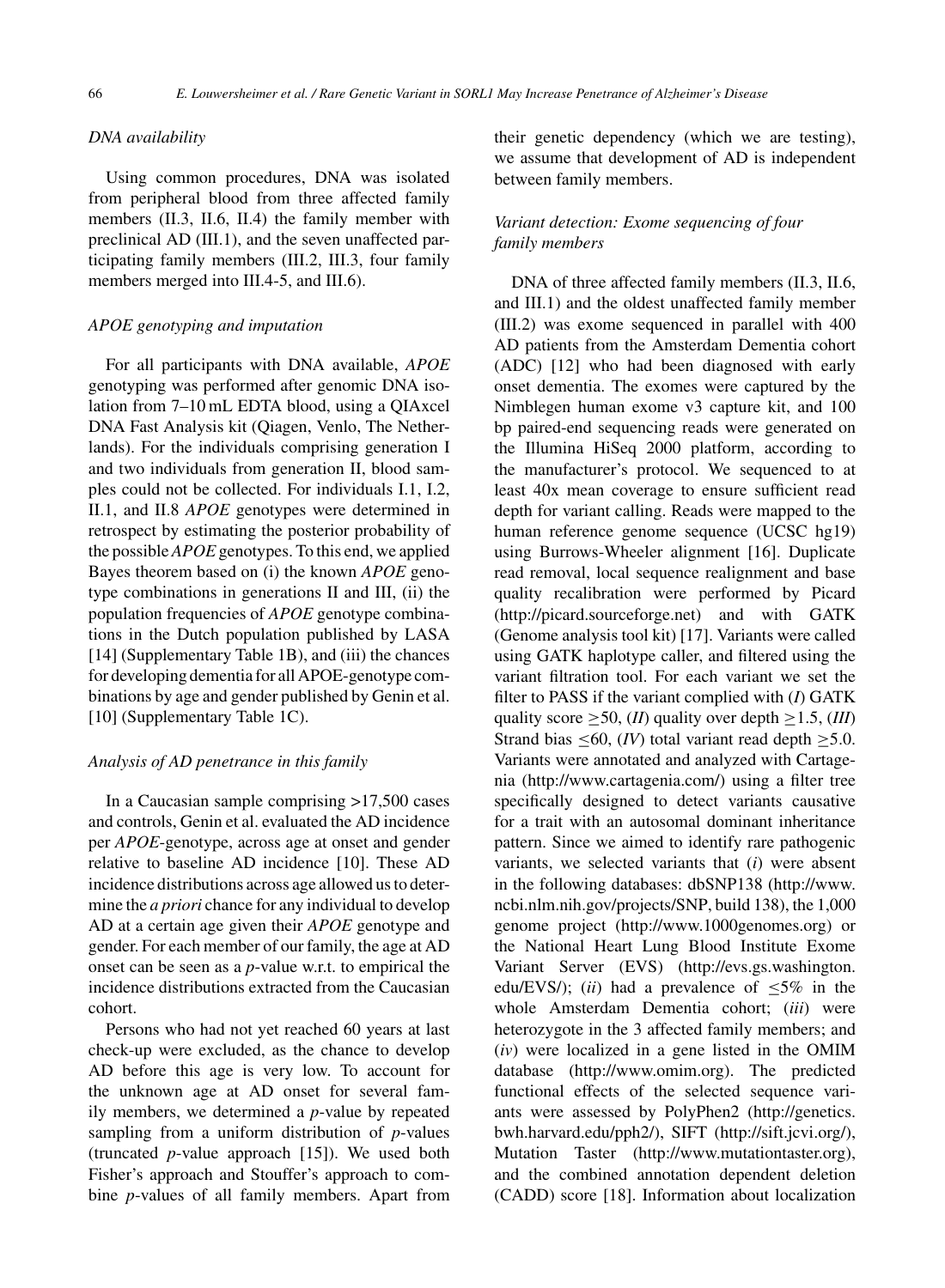and conservation of the selected variants was assessed by Uniprot [\(http://www.uniprot.org/uniprot/](http://www.uniprot.org/uniprot/Q92673) [Q92673](http://www.uniprot.org/uniprot/Q92673)), and Alumut visual (http://www.interactivebiosoftware.com/alamut-visual/). Detected variants were confirmed by Sanger sequencing, Also, loci were genotyped in the all family members for whom DNA was available.

## **RESULTS**

#### *Clinical description*

Family member II.1 presented with complaints of memory decline over the previous three years at the age of 67. As a child, the family member had suffered a skull fracture. The Mini-Mental State Examination (MMSE) [19] score was 25/30, and neuropsychological assessment showed impairment of episodic memory. Routine blood analysis was normal, except for increased serum cholesterol levels. Magnetic resonance imaging (MRI) showed mild bilateral hippocampal atrophy (medial temporal lobe atrophy grade 1 [20]), mild white matter hyperintensities (WMH), (Fazekas grade 1 [21], and no microbleeds. Electroencephalogram (EEG) revealed a discordant low background rhythm of 6 to 7 Hz with increased amounts of intermitting delta activity in the frontotemporal regions. Cerebrospinal fluid (CSF) was not obtained. Based on these findings, the diagnosis was mild cognitive impairment (MCI) [22]. At the age of 69, the MMSE was 21/30. Repeated neuropsychological assessment showed progression of memory impairment and impaired executive functions. At this time, MRI showed biparietal atrophy, with no progression of the hippocampal atrophy or WMH. The clinical diagnosis was probable AD [13]. Disease progression was characterized by further deterioration in all cognitive domains, including the development of behavioral disturbances (loss of initiative and increased irritability). This family member was admitted into a nursing home, suffered from episodes of focal neurological deficits probably due to recurrent strokes, and died at the age of 76 years. This family member gave consent to his physician to use his medical data for research purposes, but DNA was not available.

Family member II.3 visited a geriatrician at a local hospital at the age of 72 because of memory complaints and fatigue for two years. This family member had diabetes mellitus type 2, hypertension, and dyslipidemia, and had been treated for depression with

amitriptyline for over 20 years. MMSE was 26/30 with disorientation in time, and neuropsychologi[cal testing showed impair](http://www.interactive-biosoftware.com/alamut-visual/)ed recall on memory tests. Computed tomography (CT) imaging showed mild diffuse cortical atrophy and aspecific hypodensities in the brainstem and in the basal ganglia. No formal diagnosis was made at that time. A second opinion by another neurologist was obtained at the age of 74. At this point, the family member reported the occurrence of headaches, and scored 23/30 on the MMSE. Routine blood analysis and EEG were normal. MRI and CSF analysis were not performed. The family member was diagnosed with probable AD [13]. Diagnostic DNA testing revealed no variants in *PSEN1*, *PSEN2*, or *APP.* The family member died at the age of 78 years (cause unspecified).

Family member II.4 visited a local memory clinic at the age of 70, because of progressive memory complaints, which initiated at the age of 59 after a head trauma. The family member had suffered from bacterial meningitis at the age of 69. Neuropsychological testing showed impairments in concentration and memory, disorientation in place, and dyscalculia. No additional investigations were performed. The family member was diagnosed with probable AD [13]. The patient died at the age of 74 years most likely due to a heart attack. Postmortem examination of the brain confirmed the diagnosis of severe AD (Braak stage 6/6 for tau and Thal phase 5/5 for  $A\beta$ with extensive cerebral amyloid angiopathy (CAA) type 1 [23] (Fig. 2).

Family member II.6 was evaluated at our memory clinic at the age of 70 years because of the positive family history of dementia. At this visit, this family member reported no cognitive complaints, MMSE was 30/30 and neuropsychological testing showed no abnormalities except for some difficulties with concentration. Routine blood analysis showed no abnormalities. MR imaging displayed no hippocampal atrophy (medial temporal lobe atrophy grade 0), mild WMH (Fazekas grade 1), but a high number of 47 microbleeds, suggestive of CAA (Fig. 3). EEG showed a remarkably decreased background pattern with reactive alpha-theta activity till 8 Hz. CSF analysis showed a decreased  $\text{A}\beta$  level of 232 ng/L (reference >550 ng/L), an increased total tau level of 993 ng/L (reference  $\leq$ 375 ng/L), and an increased level of tau phosphorylated at threonine-181 (ptau) of 123 (reference  $\leq 52$  ng/L)). Based on the clinical examination, the family member was diagnosed with subjective cognitive decline [24]. During the following years, the family member developed memory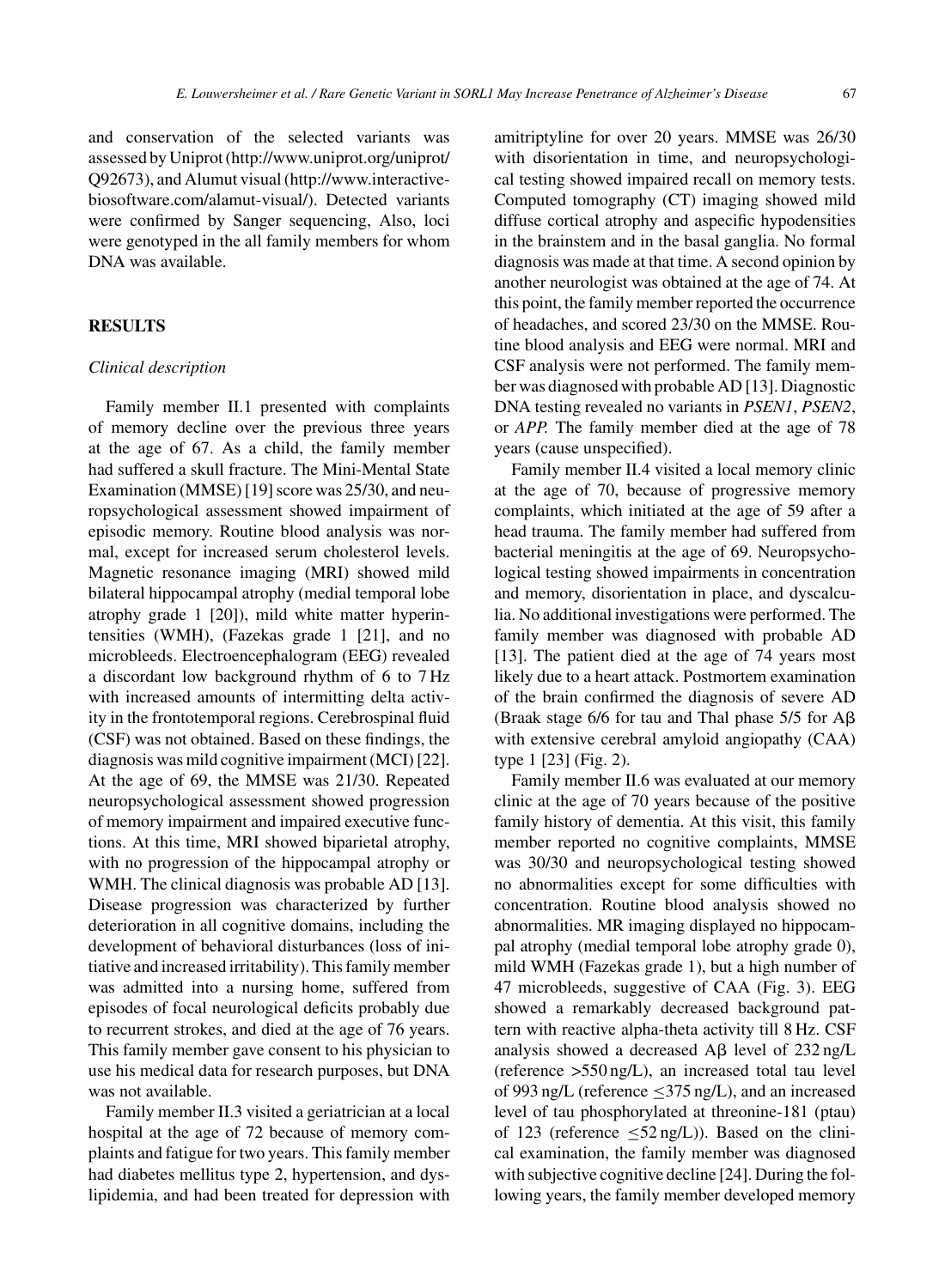

Fig. 2. Immunohistochemistry in temporal cortex of subject II.4. a) Immunohistochemical staining for A $\beta$  reveals cerebral A $\beta$  angiopathy (black arrow), classical plaques (arrow head), and diffuse plaques (white arrow) in the temporal cortex (10x obj.); b) Immunohistochemical staining for tau (mab AT8) reveals neuropil threads, (pre)tangles (arrow), and neuritic plaques (arrow head) in the temporal cortex (10x obj.).



Fig. 3. Baseline MR imaging of subject II.6. Cerebral MRI imaging of subject II.6 at age 70 showing several microbleeds (arrows). T2 weighted image.

complaints, loss of initiative, and sleeping problems. At the age of 74 years, MMSE was 29/30, and neuropsychological testing showed disturbances in episodic memory. MRI showed no progression of WMH, but the number of microbleeds had increased to 58. Repeated EEG displayed progressive slowing with theta activity of 7 Hz next to dominant posterior rhythms of 8 Hz. The family member was diagnosed with MCI. The family member was diagnosed with probable AD by a local geriatrician at the age of 82, with a MMSE score of 21 out of 30.

Family member III.1 presented at our memory clinic at 58 years with memory complaints, and selfreported difficulties with organizing and planning. This family member was treated for diabetes mellitus, hypertension, and dyslipidemia. MMSE score was 29/30, performance on neuropsychological testing was normal, and MRI showed no abnormalities. EEG was disturbed with a normal alpha background pattern of 9 Hz, but with early intermitting left predominant temporal theta activity. CSF concentrations showed a mildly decreased  $\overrightarrow{AB}$  level of 549 ng/L (reference >550 ng/L) and increased tau level of 435 ng/L (reference  $\leq$ 375 ng/L) and ptau level of 68 (reference  $\leq$ 52 ng/L). Pittsburgh compound (PiB)-PET showed increased  $\overrightarrow{AB}$  binding in all cortical areas. F18-fluorodeoxyglucose (FDG)-PET showed a normal pattern of glucose metabolism. Based on clinical evaluations, the diagnosis was subjective cognitive decline. The abnormal AD biomarkers indicated preclinical AD, with a high likelihood of underlying AD pathophysiology [25]. Over the next four years, the family member remained clinically stable.

Generation 0 and I: Family member I.2 died of cancer at age 55. Family member 1.3, a sibling of I.2, was reported to have dementia onset at 61. Family member 1.4, also a sibling of I.2, was reported to have cognitive decline prior to death at age 73. One of their parents (generation 0) was reported to have dementia symptoms suggestive of AD at age 80, Family member I.1 (partner from I.2) died at the age of 85 years from a heart attack and was reported to have had dementia with AD characteristics. For these family members, no formal diagnosis was available at the time and no DNA was secured.

Unaffected family members in generation III: The seven unaffected family members (III.2, III.3, III.4-5, and III.6) for whom DNA was available were aged 47 to 60 years and self-reported no cognitive complaints. Their partner and/or a close relative confirmed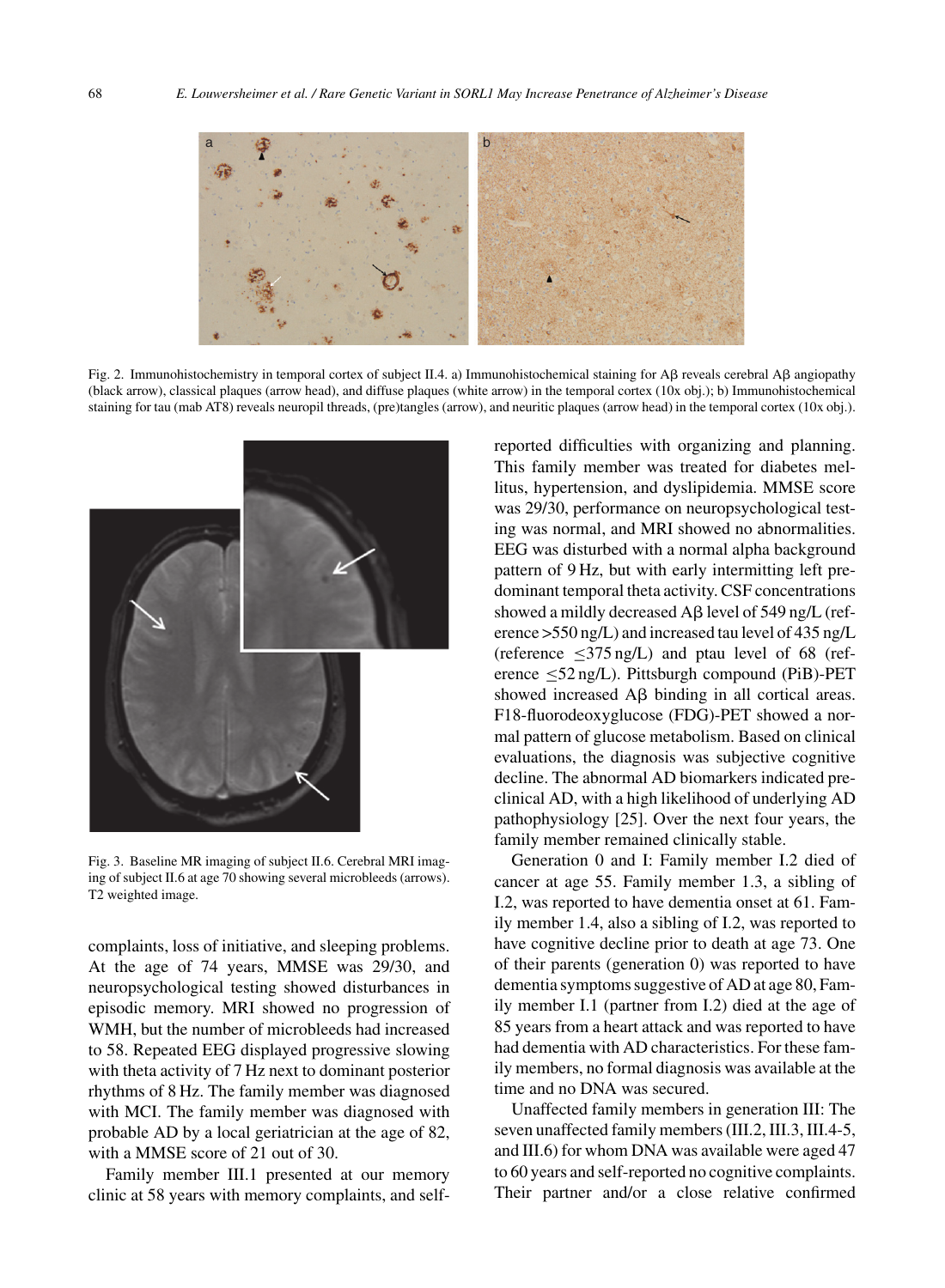absence of signs of cognitive impairment. No formal cognitive tests were performed in these family members.

## *APOE genotype distribution in family structure*

All affected family members with for whom DNA was available (II.3, II.4, II.6, III.1) were homozygous for the *APOE*-ε*4* allele. Of the seven unaffected family members from generation III for whom DNA was available, two were genotyped *APOE*-ε*4*/ε*4*, four were *APOE*-ε*3*/ε*4*, and one was *APOE*-ε*3*/ε*3* (Supplementary Table 1A, Fig. 1).

Given the frequency of all *APOE* genotype combinations in the Dutch population, disease status of each family member by age, and the *APOE* genotypes for all individuals in generations II and III, we estimated a 65% chance that individuals I.1 and I.2 are *APOE*-ε*3*/ε*4* and *APOE*-ε*4*/ε*4*; and we estimated a 29% chance that individuals are both *APOE*-ε*3*/ε*4* (grey text in Fig. 1). Chances for other possible genotypes were negligible (Supplementary Table 1D). Likewise, we estimated a 76% chance that the *APOE* genotype of individual II.1, who was diagnosed with AD at 69, was *APOE*-ε*4*/ε*4*: and a 22% that it was *APOE*-ε*3*/ε*4*; chances for other possible genotypes were negligible (Supplementary Table 1E). Individual II.8 has an 87% chance of being *APOE*-ε*3*/ε*4* and a 12% chance of being *APOE*-ε*3*/ε*3* (Supplementary Table 1F). Together, this provides support that this family included at least three generations of*APOE*-ε*4* homozygotes.

# *Chances of developing AD in this family: A statistical analysis*

We evaluated the AD incidence in this family w.r.t. empirical age at onset distributions extracted from a Caucasian cohort, given *APOE*-genotype and gender [10] (Supplementary Table 1C). The age of AD onset in this family was significantly earlier than expected:  $p = 0.0001$  and  $p = 0.00006$  using respectively Fisher's method and Stouffer's method of combining *p*-values. *P*-values remain significant when we use the age at diagnosis, suggesting that the finding is robust:  $p = 0.0290$  and  $p = 0.0094$  using Fisher's method and Stouffer's method respectively (Supplementary Table 1A).

Of note, the high incidence of AD may have stimulated family members to visit our hospital for cognitive testing. This may have introduced a bias at the age at AD onset level that we cannot account for. However, further family research revealed that I.3 and I.4 (two siblings of I.2, who died of cancer at age 55) were reported to have dementia at relatively early ages at onset irrespective of family bias (61 and 73 years, respectively).

#### *Exome sequencing outcome*

To investigate whether additional genetic variants occurred next to *APOE*-ε*4* homozygosity, we performed exome sequencing in two siblings with AD (II.3, II.6), in one family member with preclinical AD (III.1) and in the eldest participant without cognitive complaints hitherto (III.2), all homozygous for the *APOE*-ε*4* allele. Exome sequencing revealed no mutations in the *PSEN1*, *PSEN2*, and *APP* genes in any of the family members.

We detected 16 variants that passed filtering, several of which were rare and predicted to have a deleterious effect on protein function (Supplementary Table 2). Two of these occurred in a gene that might be functionally associated with amyloid processing or AD: (i) the missense variant c.2021A>G, p.Asn674Ser, in exon 14 of the *sortilin related receptor 1* (*SORL1*) gene (NM.003105.5), and (ii) c.707 C>T, p.Thr236Met, in exon 2 of the *teashirt zinc finger homeobox* 3 (*TSHZ3*) gene (NM.020856.2). The coverage of *SORL1* and *TSHZ3* captured with the exome kit was similar to the median read depth over the whole exome.

This *SORL1* variant was present in all three affected family members and the family member with preclinical AD, and in four unaffected family members (aged <60 years). The variant was not detected in any other subject in the Amsterdam Dementia cohort. One study detected the variant in a 63-yearold healthy female (control group *n* = 1938, MAF <0.001) [26], and the ExAC database reports only one heterozygous carrier of this variant (MAF < 0.00001). The variant locus is at a highly conserved glycosylation site in the VPS10 domain of SORL1 (Fig. 4), it has a CADD score of 23.6, and it is considered deleterious by PolyPhen and Mutation Taster (although not by SIFT).

The p.Thr236Met missense variant in *TSHZ3* was detected in two of the three family members with AD, in the family member with preclinical AD and in one unaffected family member, who was also homozygous for *APOE*-ε4 but did not carry the *SORL1* variant. This *TSHZ3* variant is located in a highly conserved amino acid, has a CADD score of 27.0 and is predicted to be deleterious by PolyPhen, Mutation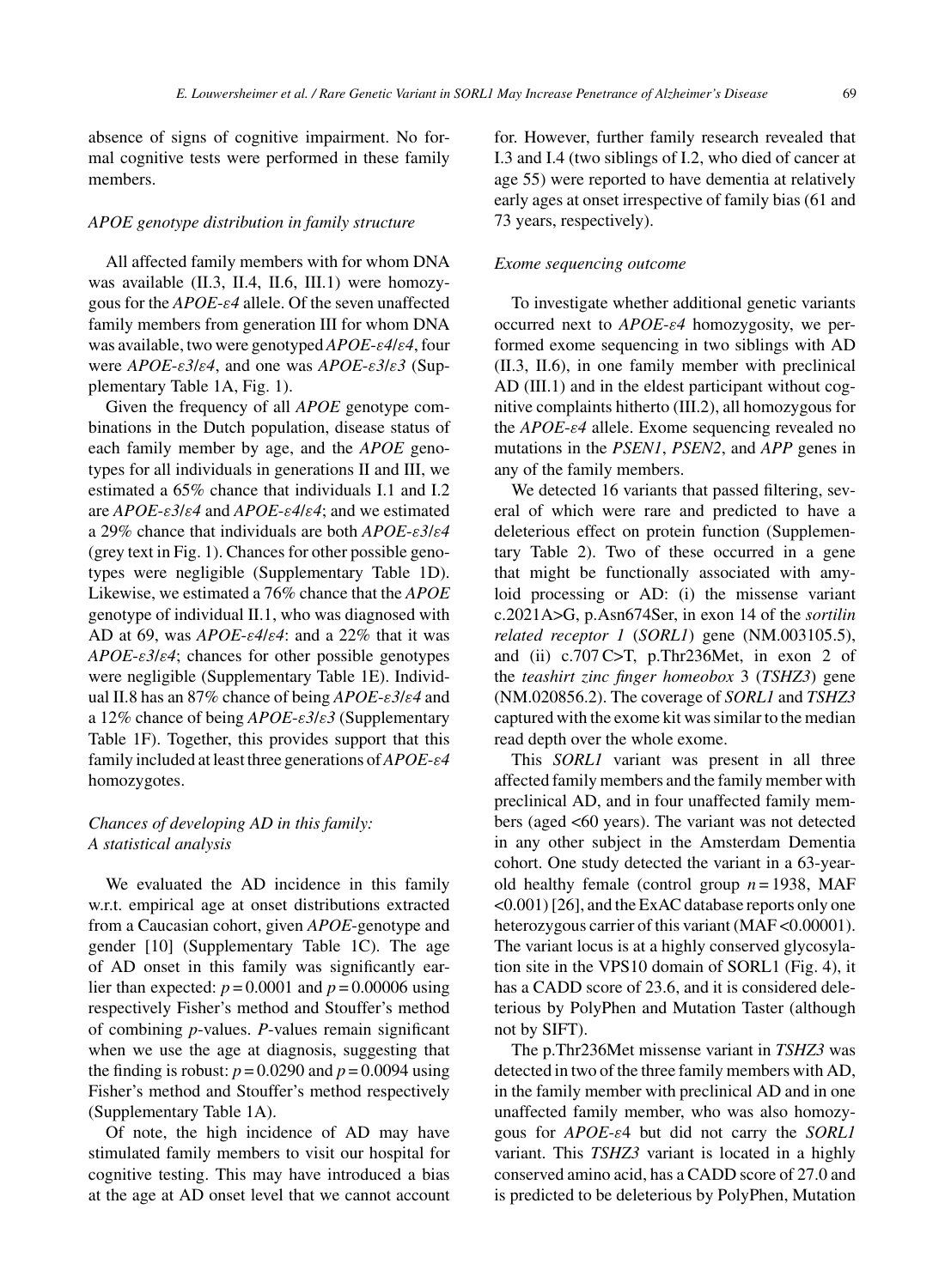

Fig. 4. p.Asn674Ser in the SORL1 protein. *SORL1* is located on chromosome 11q23.2-q24.2 and codes for a 250-kDa membrane protein with seven distinct domains. Blue (dark grey), extracellular domains; green (light grey), intracellular domain; arrow, the p.Asn674Ser variant we identified in this family; P, Pro-peptide; VPS10, vacuolar protein sorting domain 10; LDLR-B, LDL-receptor class B repeats; EGF, epidermal growth factor precursor type repeat; LDLR-A, LDL-receptor class A repeats; FN-III, fibronectin type-III repeats; IC, intracellular component; LDL, low density lipoprotein. The figure is based upon information from Uniprot [\(http://www.uniprot.org/uniprot/Q92673\)](http://www.uniprot.org/uniprot/Q92673), transcript NM<sub>-003105</sub>.

Taster, and SIFT. The variant was reported in 47 individuals in the ExAC database (MAF < 0.001).

## **DISCUSSION**

We describe a family with an inheritance pattern suggestive of autosomal dominant AD of which all affected family members tested were homozygous for the APOE- $\varepsilon$ 4 allele. The age at AD onset was significantly earlier than expected, based on the *APOE* genotypes and gender of family-members, suggesting that next to a high load of *APOE*-ε*4*, this family is relatively enriched with other AD-associated elements. Whole exome sequencing revealed two additional variants co-inherited with *APOE-* $\varepsilon$ 4 homozygosity that might disturb  $\overrightarrow{AB}$  processing: a rare missense variant leading to p.Asn674Ser in the SORL1 protein and a rare missense variant leading to p.Thr236Met in the TSHZ3 protein. We speculate these *SORL1* and *TSHZ3* variants increased the penetrance of AD in this family. Without *APOE-* $\varepsilon$ 4 homozygosity, neither variants may reach full AD penetrance, as can be observed in the pedigree where several *APOE-* $\varepsilon$ 4 heterozygous or *APOE-* $\varepsilon$ 4 negative family members carry the SORL1 and/or TSHZ3 gene variants without having the disease. It should be noted however, that these family members are still young, and may develop AD at a later age, such that we cannot exclude the possibility that either variant confers full AD penetrance. For the same reason we cannot (yet) identify the effect of APOE- $\varepsilon$ 4 gene dosage, by analyzing to what extent impaired *SORL1* and/or *TSHZ3* modulates AD penetrance in a background of heterozygous APOE- $\varepsilon$ 4. Moreover, this family carried several additional rare genetic variants, some of which were predicted to have a deleterious effect on protein

function. Although these variants map in genes that are currently not associated with AD, we cannot a priori rule out that they modulate AD susceptibility in this family.

#### *TSHZ3 may modulate A*β *processing*

The rare variant detected in *TSHZ3* is predicted to have a damaging effect on protein function by all effect predictor algorithms, and has a relatively high CADD score of 27. Although evidence is limited, this rare variant might complicate  $\overrightarrow{AB}$  processing since the TSHZ3 protein has been found to bind to FE65, an adaptor protein that can modulate APP trafficking and/or processing [27]. TSHZ3 downregulates Caspase 4, which is involved cell death induced by cytotoxic APP peptides [28–30]. However, more evidence is needed to link disturbed TSHZ3 protein function to AD.

#### *Impaired SORL1 increases A*β *production*

In sharp contrast with TSHZ3, evidence has accumulated that impaired *SORL1* function associates with AD: common genetic polymorphisms in the SORL1 locus were associated with AD in a genomewide association studies [31], disruptive variants were only detected in AD cases and not in controls [26] and rare pathogenic *SORL1* variants were found to increase the risk for early onset AD by fivefold [32].

Functional studies suggested that the SORL1 sorting receptor has a dual function: (i) SORL1 binds  $A\beta PP$  and prevents it from processing into  $A\beta$  [33], and (ii) SORL1 binds newly synthesized extracellular  $A\beta$  and targets it to the lysosome for degradation [34]. To exert these functions, SORL1 has two important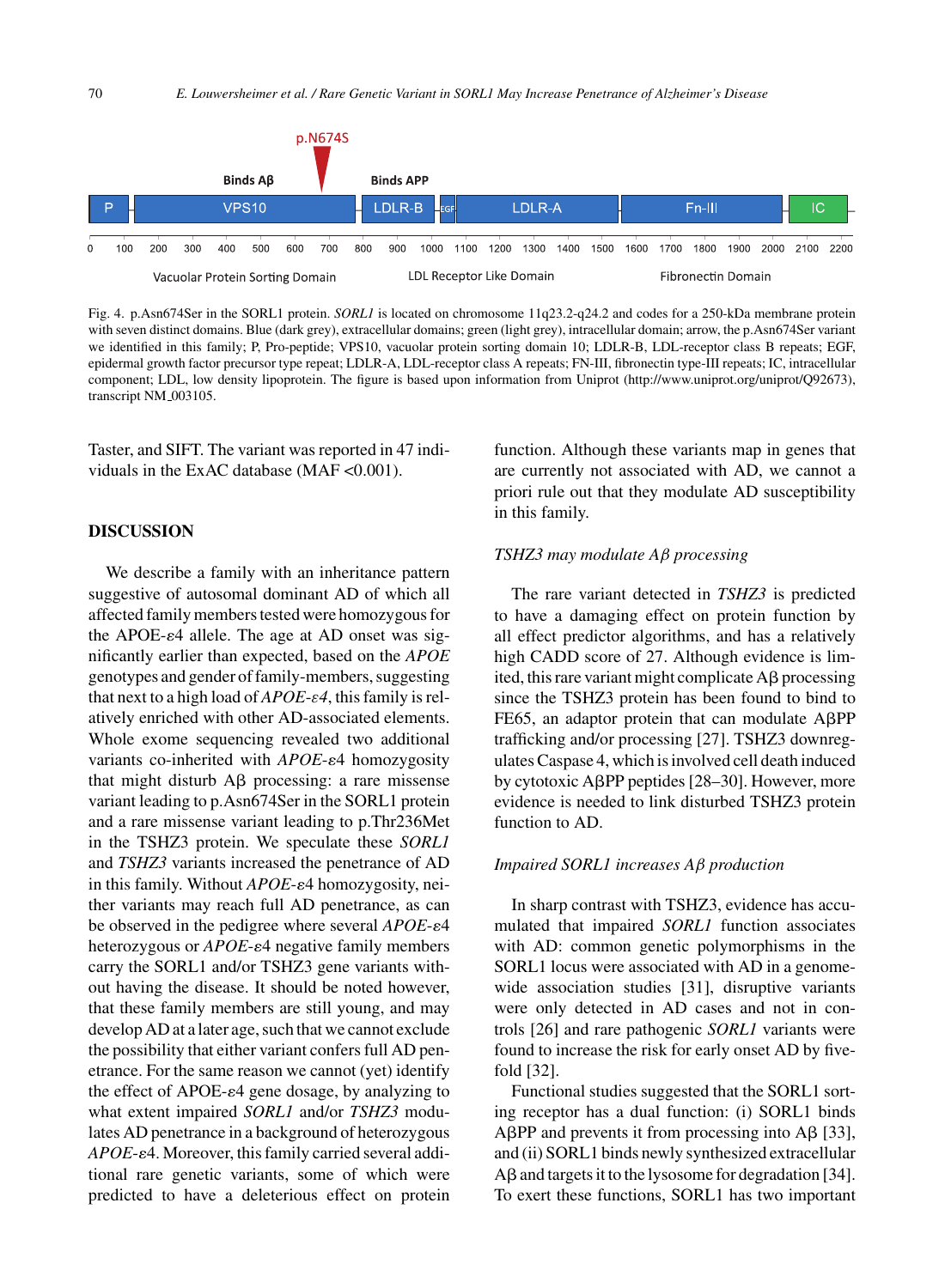protein domains: an APP-binding complement type repeat domain, and an  $\text{A}\beta$ -binding VPS10 domain [33].

The p.Asn674Ser variant in *SORL1* that we detected in this family affects a highly conserved N-glycosylation site in the VPS10 domain, which is important for proper protein folding and for proteinprotein interaction [33]. Previously, variants that map in the VPS10 domain (p.Glu270Lys, p.Ala528Thr) were associated with impaired retrograde sorting of  $A\beta PP$  and enhanced  $A\beta$  production when expressed in cells [35], suggesting that a wild-type VPS10 domain is essential for proper  $\overrightarrow{AB}$  processing. We speculate that the p.Asn674Ser change detected in this family may at disrupt the  $\overline{AB}$ -binding capacity of SORL1, resulting in less efficient lysosomal degradation of  $\overline{AB}$  [34].

# *Combined effect of APOE-*-*4 homozygosity, impaired SORL1 and impaired TSHZ3*

Experimental studies suggest that the proteins encoded by the *APOE* and *SORL1* genes functionally interact [36]. By binding to the complement type repeats of the *SORL1* protein, ApoE4 reduced the AβPP-binding-capacity of SORL1 [37]. Furthermore, overexpression of SORL1 increases the uptake of extracellular  $\overrightarrow{AB}$  in an ApoE-isoform-dependent manner, most efficiently in the presence of the  $\varepsilon$ 4 isoform [36]. Therefore, the clearance of  $\overrightarrow{AB}$  is expected to be more dependent on SORL1 expression in  $APOE$ - $\varepsilon$ 4 carriers than in individuals with no APOE-ε4 alleles. A combination of homozygous or heterozygous ApoE4 and dysfunctional SORL1 may therefore lead to abnormal increases in extracellular  $\Delta \beta$  loads, which may underlie the neurodegenerative processes in this family.

## *Effect of the genotype on phenotype*

Homozygous *APOE-* $\varepsilon$ 4 carriers typically present with an amnestic phenotype, however the AD phenotype of the five affected family members for whom detailed clinical data were available, was heterogeneous. The age at onset differed between affected family members and ranged between 61 and 74 years, which fits with the relatively early age of disease onset associated with *APOE-* $\varepsilon$ 4 homozygosity [38]. Homozygous APOE- $\varepsilon$ 4 and disrupted SORL1 are both associated with CAA, presumably as a result of the less effective  $\mathbf{A}\mathbf{\beta}$  clearance [39–41]. Indeed, two family members with AD had extensive microbleeds

and CAA, while two others remained free of microbleeds.

Both APOE and SORL1 are involved in cholesterol metabolism/transport, and APOE- $\varepsilon$ 4 carriers have been found to have increased cholesterol levels [42, 43]. Indeed, three affected family members were diagnosed with hypercholesterolemia in this family. Likewise, the EEG pattern of *APOE*- $\varepsilon$ 4 allele carrierpatients shows a greater decrease of alpha activity than non-APOE- $\varepsilon$ 4 carrier-patients [44, 45]. However, in this family, neither microbleeds/CAA, hypercholesterolemia or EEG patterns cosegregated with APOE-ε4 homozygosity and/or the *SORL1* variant.

#### *Conclusion*

We hypothesize that the convergence of multiple genetic factors that disturb the  $\overrightarrow{AB}$  processing pathways over several generations results in an autosomal dominant like inheritance pattern of AD in this family. Extracellular  $\overline{AB}$  load might be abnormally increased as a result of the concerted effects of (i) ineffective clearance of extracellular  $\overrightarrow{AB}$  from the brain by the ApoE4 protein isoform, and (ii) impaired uptake of extracellular  $\overrightarrow{AB}$  for lysosomal degradation due to a disturbed VPS10 domain of the SORL1 protein. It is possible that a disturbed TSHZ3 function might have further contributed to impaired APP regulation, but compared to ApoE4 and SORL1, the evidence for an association of disrupted TSHZ3 with AD is currently very limited. Moreover, other genetic variants that were left undetected with our analysis strategy might have further influenced disease penetrance.

Given these findings, the currently unaffected family member who is homozygous for *APOE*- $\varepsilon$ 4 and who carries the *SORL1* variant may be at the highest risk to develop AD. Follow-up of this family in the future will resolve these speculations. We expect that this polygenic model, possibly involving other genetic variants, might also explain autosomal dominant inheritance patterns in other *APOE*- $\varepsilon$ 4 positive families.

## **ACKNOWLEDGMENTS**

Research of the VUmc Alzheimer center is part of the neurodegeneration research program of the Neuroscience Campus Amsterdam. The VUmc Alzheimer Center is supported by Stichting Alzheimer Nederland and Stichting VUmc fonds.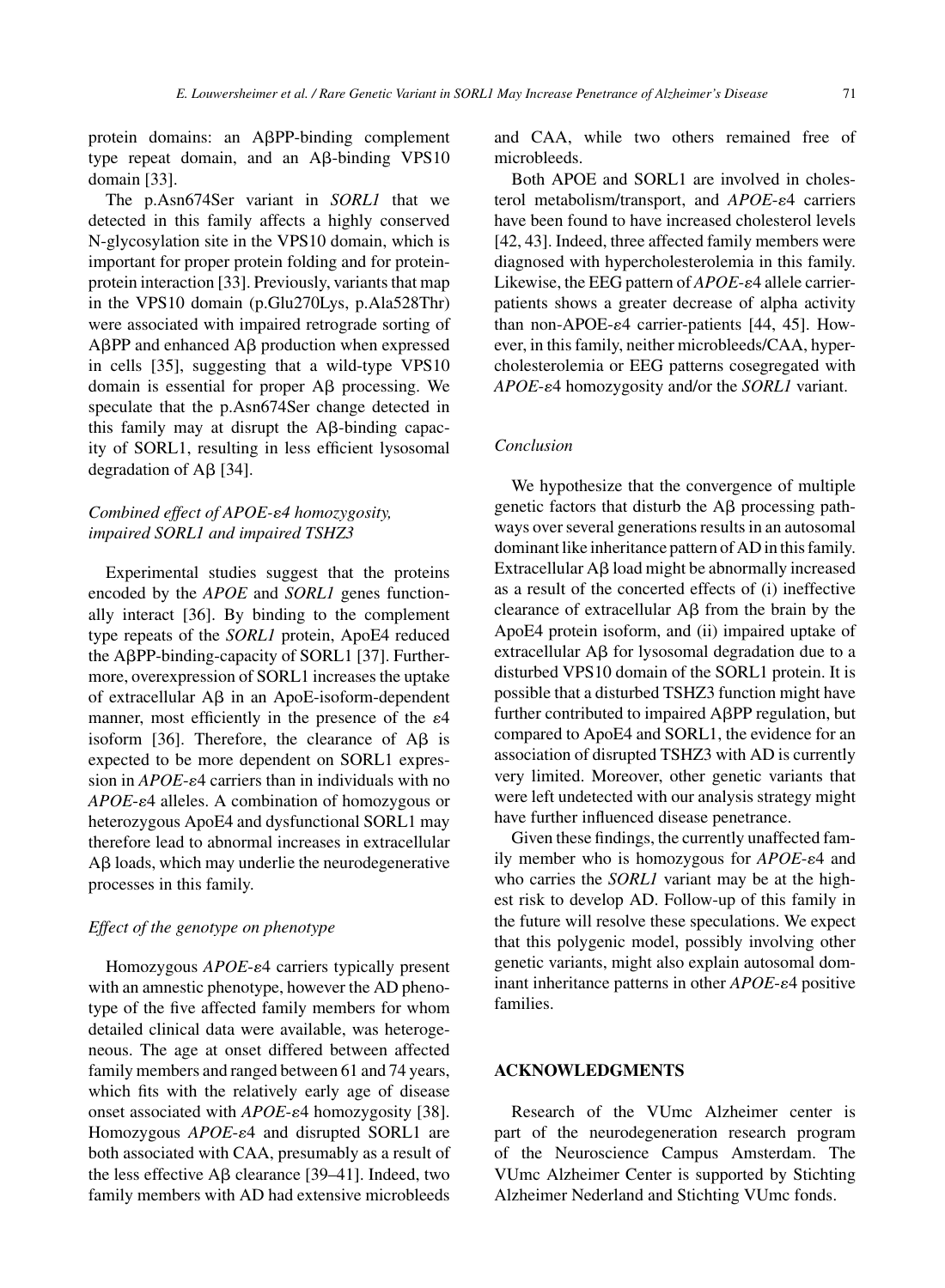Authors disclosures available online [\(http://j-alz.](http://j-alz.com/manuscript-disclosures/16-0091r1) [com/manuscript-disclosures/16-0091r1](http://j-alz.com/manuscript-disclosures/16-0091r1)).

# **SUPPLEMENTARY MATERIAL**

The supplementary material is available in the electronic version of this article: [http://dx.doi.org/](http://dx.doi.org/10.3233/JAD-160091) [10.3233/JAD-160091.](http://dx.doi.org/10.3233/JAD-160091)

## **REFERENCES**

- [1] Alzheimer's Association National Plan Milestone Workgroup, Fargo KN, Aisen P, Albert M, Au R, Corrada MM, DeKosky S, Drachman D, Fillit H, Gitlin L, Haas M, Herrup K, Kawas C, Khachaturian AS, Khachaturian ZS, Klunk W, Knopman D, Kukull WA, Lamb B, Logsdon RG, Maruff P, Mesulam M, Mobley W, Mohs R, Morgan D, Nixon RA, Paul S, Petersen R, Plassman B, Potter W, Reiman E, Reisberg B, Sano M, Schindler R, Schneider LS, Snyder PJ, Sperling RA, Yaffe K, Bain LJ, Thies WH, Carrillo MC (2014) 2014 Report on the Milestones for the US National Plan to Address Alzheimer's Disease. *Alzheimers Dement* **10**, S430-S452.
- [2] Yu JT, Tan L, Hardy J (2014) Apolipoprotein E in Alzheimer's disease: An update. *Annu Rev Neurosci* **37**, 79-100.
- [3] Levy-Lahad E, Wasco W, Poorkaj P, Romano DM, Oshima J, Pettingell WH, Yu CE, Jondro PD, Schmidt SD, Wang K, et al. (1995) Candidate gene for the chromosome 1 familial Alzheimer's disease locus. *Science* **269**, 973-977.
- [4] Sherrington R, Rogaev EI, Liang Y, Rogaeva EA, Levesque G, Ikeda M, Chi H, Lin C, Li G, Holman K, Tsuda T, Mar L, Foncin JF, Bruni AC, Montesi MP, Sorbi S, Rainero I, Pinessi L, Nee L, Chumakov I, Pollen D, Brookes A, Sanseau P, Polinsky RJ, Wasco W, Da Silva HA, Haines JL, Perkicak-Vance MA, Tanzi RE, Roses AD, Fraser PE, Rommens JM, St George-Hyslop PH (1995) Cloning of a gene bearing missense mutations in early-onset familial Alzheimer's disease. *Nature* **375**, 754-760.
- [5] Goate A, Chartier-Harlin MC, Mullan M, Brown J, Crawford F, Fidani L, Giuffra L, Haynes A, Irving N, James L, Mont R, Newton P, Rooke K, Roques P, Talbot C, Pericak-Vance M, Roses A, Williamson R, Rossor M, Owen M, Hardy J (1991) Segregation of a missense mutation in the amyloid precursor protein gene with familial Alzheimer's disease. *Nature* **349**, 704-706.
- [6] Gatz M, Reynolds CA, Fratiglioni L, Johansson B, Mortimer JA, Berg S, Fiske A, Pedersen NL (2006) Role of genes and environments for explaining Alzheimer disease. *Arch Gen Psychiatry* **63**, 168-174.
- [7] Qiu C, Kivipelto M, Aguero-Torres H, Winblad B, Fratiglioni L (2004) Risk and protective effects of the APOE gene towards Alzheimer's disease in the Kungsholmen project: Variation by age and sex. *J Neurol Neurosurg Psychiatry* **75**, 828-833.
- [8] Van Cauwenberghe C, Van Broeckhoven C, Sleegers K (2016) The genetic landscape of Alzheimer disease: Clinical implications and perspectives. *Genet Med* **18**, 421-430.
- [9] Corder EH, Saunders AM, Strittmatter WJ, Schmechel DE, Gaskell PC, Small GW, Roses AD, Haines JL, Pericak-Vance MA (1993) Gene dose of apolipoprotein E type 4

allele and the risk of Alzheimer's disease in late onset families. *Science* **261**, 921-923.

- [10] Genin E, Hannequin D, Wallon D, Sleegers K, Hiltunen M, Combarros O, Bullido MJ, Engelborghs S, De Deyn P, Berr C, Pasquier F, Dubois B, Tognoni G, Fievet N, Brouwers N, Bettens K, Arosio B, Coto E, Del Zompo M, Mateo I, Epelbaum J, Frank-Garcia A, Helisalmi S, Porcellini E, Pilotto A, Forti P, Ferri R, Scarpini E, Siciliano G, Solfrizzi V, Sorbi S, Spalletta G, Valdivieso F, Vepsalainen S, Alvarez V, Bosco P, Mancuso M, Panza F, Nacmias B, Bossu P, Hanon O, Piccardi P, Annoni G, Seripa D, Galimberti D, Licastro F, Soininen H, Dartigues JF, Kamboh MI, Van Broeckhoven C, Lambert JC, Amouyel P, Campion D (2011) APOE and Alzheimer disease: A major gene with semi-dominant inheritance. *Mol Psychiatry* **16**, 903-907.
- [11] Freudenberg-Hua Y, Freudenberg J, Vacic V, Abhyankar A, Emde AK, Ben-Avraham D, Barzilai N, Oschwald D, Christen E, Koppel J, Greenwald B, Darnell RB, Germer S, Atzmon G, Davies P (2014) Disease variants in genomes of 44 centenarians. *Mol Genet Genomic Med* **2**, 438-450.
- [12] van der Flier WM, Pijnenburg YA, Prins N, Lemstra AW, Bouwman FH, Teunissen CE, van Berckel BN, Stam CJ, Barkhof F, Visser PJ, van Egmond E, Scheltens P (2014) Optimizing patient care and research: The Amsterdam Dementia Cohort. *J Alzheimers Dis* **41**, 313-327.
- [13] McKhann G, Drachman D, Folstein M, Katzman R, Price D, Stadlan EM (1984) Clinical diagnosis of Alzheimer's disease: Report of the NINCDS-ADRDA Work Group under the auspices of Department of Health and Human Services Task Force on Alzheimer's Disease. *Neurology* **34**, 939-944.
- [14] Deeg DJ, van Tilburg T, Smit JH, de Leeuw ED (2002) Attrition in the Longitudinal Aging Study Amsterdam. The effect of differential inclusion in side studies. *J Clin Epidemiol* **55**, 319-328.
- [15] Tang S, Ding Y, Sibille E, Mogil J, Lariviere WR, Tseng GC (2014) Imputation of truncated *p*-values for meta-analysis methods and its genomic application. *Ann Appl Stat* **8**, 2150- 2174.
- [16] Li H, Durbin R (2009) Fast and accurate short read alignment with Burrows-Wheeler transform. *Bioinformatics* **25**, 1754-1760.
- [17] McKenna A, Hanna M, Banks E, Sivachenko A, Cibulskis K, Kernytsky A, Garimella K, Altshuler D, Gabriel S, Daly M, DePristo MA (2010) The Genome Analysis Toolkit: A MapReduce framework for analyzing next-generation DNA sequencing data. *Genome Res* **20**, 1297-1303.
- [18] Kircher M, Witten DM, Jain P, O'Roak BJ, Cooper GM, Shendure J (2014) A general framework for estimating the relative pathogenicity of human genetic variants. *Nat Genet* **46**, 310-315.
- [19] Folstein MF, Folstein SE, McHugh PR (1975) "Mini-mental state". A practical method for grading the cognitive state of patients for the clinician. *J Psychiatr Res* **12**, 189-198.
- [20] Scheltens P, Launer LJ, Barkhof F, Weinstein HC, van Gool WA (1995) Visual assessment of medial temporal lobe atrophy on magnetic resonance imaging: Interobserver reliability. *J Neurol* **242**, 557-560.
- [21] Fazekas F, Chawluk JB, Alavi A, Hurtig HI, Zimmerman RA (1987) MR signal abnormalities at 1.5 T in Alzheimer's dementia and normal aging. *AJR Am J Roentgenol* **149**, 351- 356.
- [22] Albert MS, DeKosky ST, Dickson D, Dubois B, Feldman HH, Fox NC, Gamst A, Holtzman DM, Jagust WJ, Petersen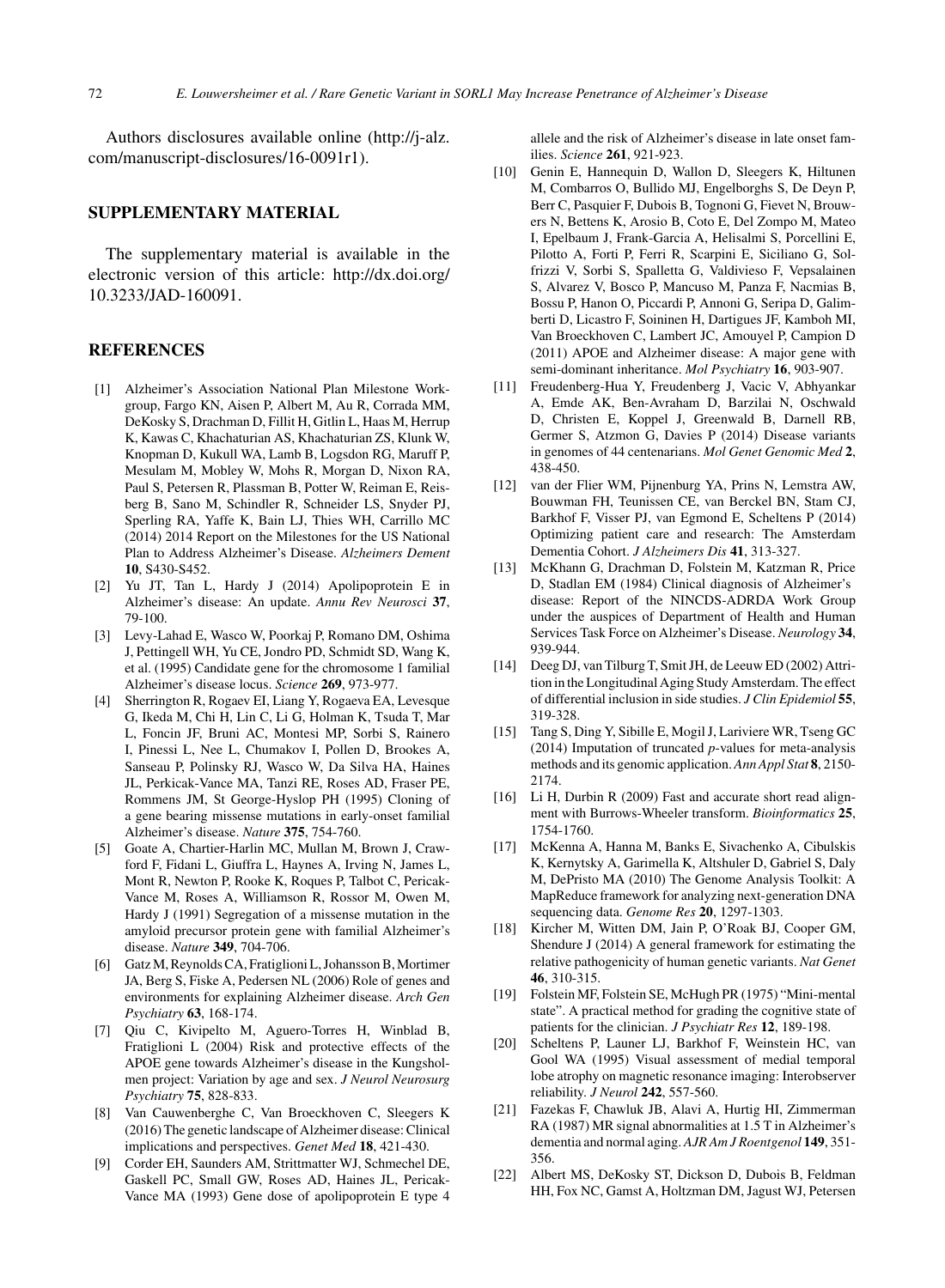RC, Snyder PJ, Carrillo MC, Thies B, Phelps CH (2011) The diagnosis of mild cognitive impairment due to Alzheimer's disease: Recommendations from the National Institute on Aging-Alzheimer's Association workgroups on diagnostic guidelines for Alzheimer's disease. *Alzheimers Dement* **7**, 270-279.

- [23] Thal DR, Ghebremedhin E, Rub U, Yamaguchi H, Del Tredici K, Braak H (2002) Two types of sporadic cerebral amyloid angiopathy. *J Neuropathol Exp Neurol* **61**, 282-293.
- [24] Jessen F, Amariglio RE, van Boxtel M, Breteler M, Ceccaldi M, Chetelat G, Dubois B, Dufouil C, Ellis KA, van der Flier WM, Glodzik L, van Harten AC, de Leon MJ, McHugh P, Mielke MM, Molinuevo JL, Mosconi L, Osorio RS, Perrotin A, Petersen RC, Rabin LA, Rami L, Reisberg B, Rentz DM, Sachdev PS, de la Sayette V, Saykin AJ, Scheltens P, Shulman MB, Slavin MJ, Sperling RA, Stewart R, Uspenskaya O, Vellas B, Visser PJ, Wagner M, Subjective Cognitive Decline Initiative Working Group (2014) A conceptual framework for research on subjective cognitive decline in preclinical Alzheimer's disease. *Alzheimers Dement* **10**, 844-852.
- [25] Sperling RA, Aisen PS, Beckett LA, Bennett DA, Craft S, Fagan AM, Iwatsubo T, Jack CR Jr, Kaye J, Montine TJ, Park DC, Reiman EM, Rowe CC, Siemers E, Stern Y, Yaffe K, Carrillo MC, Thies B, Morrison-Bogorad M, Wagster MV, Phelps CH (2011) Toward defining the preclinical stages of Alzheimer's disease: Recommendations from the National Institute on Aging-Alzheimer's Association workgroups on diagnostic guidelines for Alzheimer's disease. *Alzheimers Dement* **7**, 280-292.
- [26] Verheijen J, Van den Bossche T, van der Zee J, Engelborghs S, Sanchez-Valle R, Llado A, Graff C, Thonberg H, Pastor P, Ortega-Cubero S, Pastor MA, Benussi L, Ghidoni R, Binetti G, Clarimon J, Lleo A, Fortea J, de Mendonca A, Martins M, Grau-Rivera O, Gelpi E, Bettens K, Mateiu L, Dillen L, Cras P, De Deyn PP, Van Broeckhoven C, Sleegers K (2016) A comprehensive study of the genetic impact of rare variants in SORL1 in European early-onset Alzheimer's disease. *Acta Neuropathol* **132**, 213-224.
- [27] Kajiwara Y, Akram A, Katsel P, Haroutunian V, Schmeidler J, Beecham G, Haines JL, Pericak-Vance MA, Buxbaum JD (2009) FE65 binds Teashirt, inhibiting expression of the primate-specific caspase-4. *PLoS One* **4**, e5071.
- [28] Hitomi J, Katayama T, Eguchi Y, Kudo T, Taniguchi M, Koyama Y, Manabe T, Yamagishi S, Bando Y, Imaizumi K, Tsujimoto Y, Tohyama M (2004) Involvement of caspase-4 in endoplasmic reticulum stress-induced apoptosis and Abeta-induced cell death. *J Cell Biol* **165**, 347-356.
- [29] Sollberger G, Strittmatter GE, Kistowska M, French LE, Beer HD (2012) Caspase-4 is required for activation of inflammasomes. *J Immunol* **188**, 1992-2000.
- [30] Li C, Wei J, Li Y, He X, Zhou Q, Yan J, Zhang J, Liu Y, Liu Y, Shu HB (2013) Transmembrane Protein 214 (TMEM214) mediates endoplasmic reticulum stress-induced caspase 4 enzyme activation and apoptosis. *J Biol Chem* **288**, 17908- 17917.
- [31] Lambert J, Ibrahim-Verbaas C, Harold D, Naj A, Sims R, Bellenguez C, Jun G, DeStefano A, Bis J, Beecham G, Grenier-Boley B, Russo G, Thornton-Wells T, Jones N, Smith A, Chouraki V, Thomas C, Ikram M, Zelenika D, Vardarajan B, Kamatani Y, Lin C, Gerrish A, Schmidt H, Kunkle B, Dunstan M, Ruiz A, Bihoreau M, Choi S, Reitz C, Pasquier F, Hollingworth P, Ramirez A, Hanon O, Fitzpatrick A, Buxbaum J, Campion D, Crane P, Baldwin C,

Becker T, Gudnason V, Cruchaga C, Craig D, Amin N, Berr C, Lopez O, De Jager P, Deramecourt V, Johnston J, Evans D, Lovestone S, Letenneur L, Moron F, Rubinsztein D, Eiriksdottir G, Sleegers K, Goate A, Fievet N, Huentelman M, Gill M, Brown K, Kamboh M, Keller L, Barberger-Gateau P, McGuinness B, Larson E, Green R, Myers A, Dufouil C, Todd S, Wallon D, Love S, Rogaeva E, Gallacher J, St George-Hyslop P, Clarimon J, Lleo A, Bayer A, Tsuang D, Yu L, Tsolaki M, Bossu P, Spalletta G, Proitsi P, Collinge J, Sorbi S, Sanchez-Garcia F, Fox N, Hardy J, Naranjo M, Bosco P, Clarke R, Brayne C, Galimberti D, Mancuso M, Matthews F, European Alzheimer's Disease Initiative (EADI), Genetic, Environmental Risk in Alzheimer's Disease (GERAD), Alzheimer's Disease Genetic Consortium (ADGC), Cohorts for Heart, Aging Research in Genomic Epidemiology (CHARGE), Moebus S, Mecocci P, Del Zompo M, Maier W, Hampel H, Pilotto A, Bullido M, Panza F, Caffarra P, Nacmias B, Gilbert J, Mayhaus M, Lannfelt L, Hakonarson H, Pichler S, Carrasquillo M, Ingelsson M, Beekly D, Alvarez V, Zou F, Valladares O, Younkin S, Coto E, Hamilton-Nelson K, Gu W, Razquin C, Pastor P, Mateo I, Owen M, Faber K, Jonsson P, Combarros O, O'Donovan M, Cantwell L, Soininen H, Blacker D, Mead S, Mosley T Jr, Bennett D, Harris T, Fratiglioni L, Holmes C, de Bruijn R, Passmore P, Montine T, Bettens K, Rotter J, Brice A, Morgan K, Foroud T, Kukull W, Hannequin D, Powell J, Nalls M, Ritchie K, Lunetta K, Kauwe J, Boerwinkle E, Riemenschneider M, Boada M, Hiltunen M, Martin E, Schmidt R, Rujescu D, Wang L, Dartigues J, Mayeux R, Tzourio C, Hofman A, Nothen M, Graff C, Psaty B, Jones L, Haines J, Holmans P, Lathrop M, Pericak-Vance M, Launer L, Farrer L, van Duijn C, Van Broeckhoven C, Moskvina V, Seshadri S, Williams J, Schellenberg G, Amouyel P (2013) Meta-analysis of 74,046 individuals identifies 11 new susceptibility loci for Alzheimer's disease. *Nat Genet* **45**, 1452-1458.

- [32] Nicolas G, Charbonnier C, Wallon D, Quenez O, Bellenguez C, Grenier-Boley B, Rousseau S, Richard AC, Rovelet-Lecrux A, Le Guennec K, Bacq D, Garnier JG, Olaso R, Boland A, Meyer V, Deleuze JF, Amouyel P, Munter HM, Bourque G, Lathrop M, Frebourg T, Redon R, Letenneur L, Dartigues JF, Genin E, Lambert JC, Hannequin D, Campion D, CNR-MAJ collaborators (2016) SORL1 rare variants: A major risk factor for familial early-onset Alzheimer's disease. *Mol Psychiatry* **21**, 831-836.
- [33] Willnow TE, Andersen OM (2013) Sorting receptor SORLA–a trafficking path to avoid Alzheimer disease. *J Cell Sci* **126**, 2751-2760.
- [34] Caglayan S, Takagi-Niidome S, Liao F, Carlo AS, Schmidt V, Burgert T, Kitago Y, Fuchtbauer EM, Fuchtbauer A, Holtzman DM, Takagi J, Willnow TE (2014) Lysosomal sorting of amyloid-beta by the SORLA receptor is impaired by a familial Alzheimer's disease mutation. *Sci Transl Med* **6**, 223ra220.
- [35] Vardarajan BN, Zhang Y, Lee JH, Cheng R, Bohm C, Ghani M, Reitz C, Reyes-Dumeyer D, Shen Y, Rogaeva E, St George-Hyslop P, Mayeux R (2015) Coding mutations in SORL1 and Alzheimer disease. *Ann Neurol* **77**, 215-227.
- [36] Yajima R, Tokutake T, Koyama A, Kasuga K, Tezuka T, Nishizawa M, Ikeuchi T (2015) ApoE-isoform-dependent cellular uptake of amyloid-beta is mediated by lipoprotein receptor LR11/SorLA. *Biochem Biophys Res Commun* **456**, 482-488.
- [37] Perneczky R, Alexopoulos P, Eisele T, Förstl H, Kurz A (2010) Does the Apolipoprotein E genotype influence